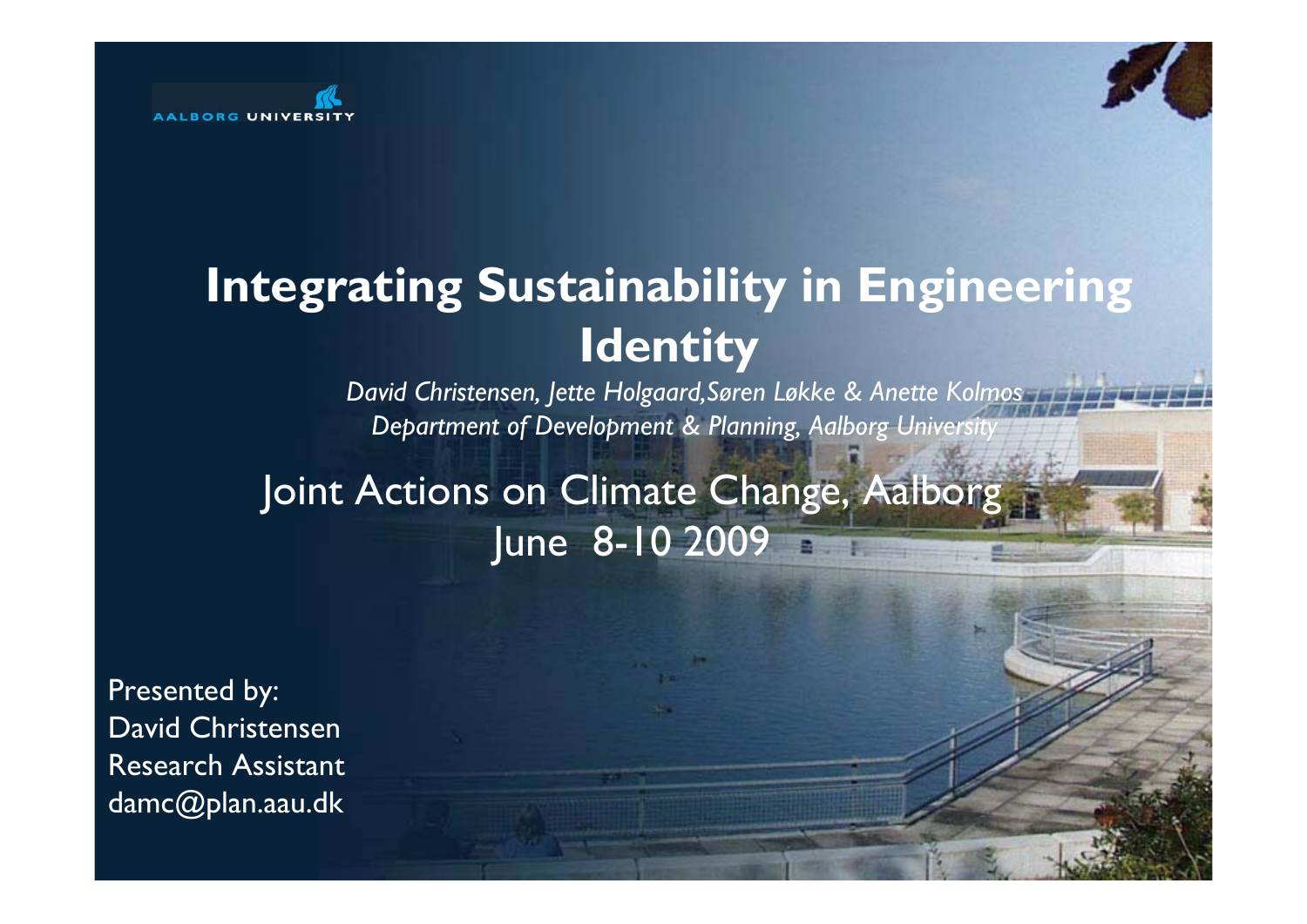

### **A System Shift in (Higher) Education (Sterling 2004)**

#### **"Paradigm**:

Instead of higher education reflecting a paradigm founded in a mechanistic root metaphor and embracing reductionism, positivist, and objectivist, it begins to reflect a paradigm founded on living systems or ecological metaphor and critical subjectivity...

#### **Purpose**:

*Instead of higher education being mostly or only as preparation for economic life, it becomes: a broader education for sustainable society/communities; sustainable economy; sustainable ecology…*

#### **Practice**:

*Instead of higher education being largely confined to instruction and transmission, it becomes: much more a participative, dynamic, active learning process based more on generating knowledge and meaning in context, and on real-world/situated problem solving."*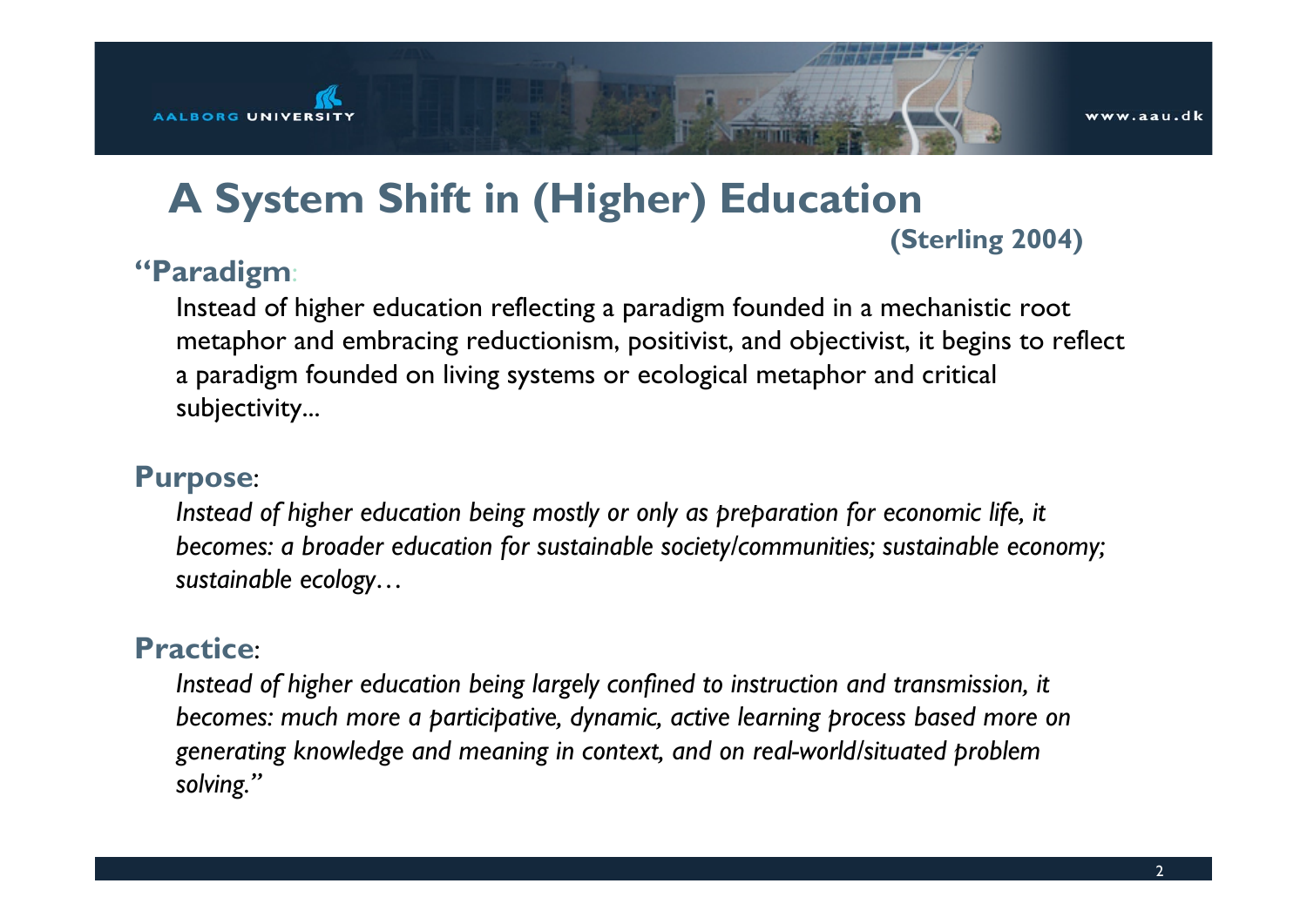

### **Different Levels of Engagement**

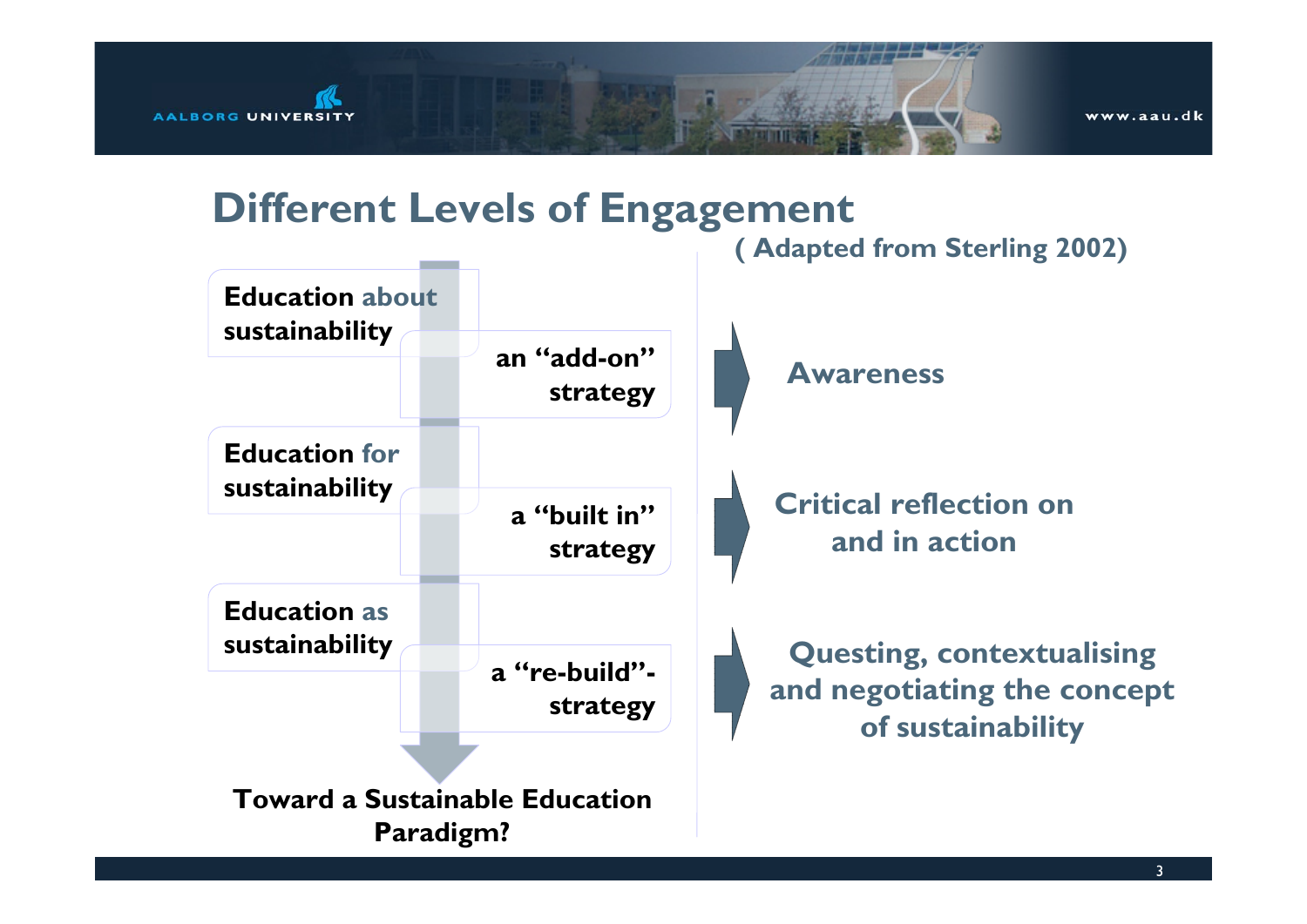#### **R** Understanding Identity and Learning **AALBORG UNIVERSITY 3 Levels**

www.aau.dk



**(Du 2006)**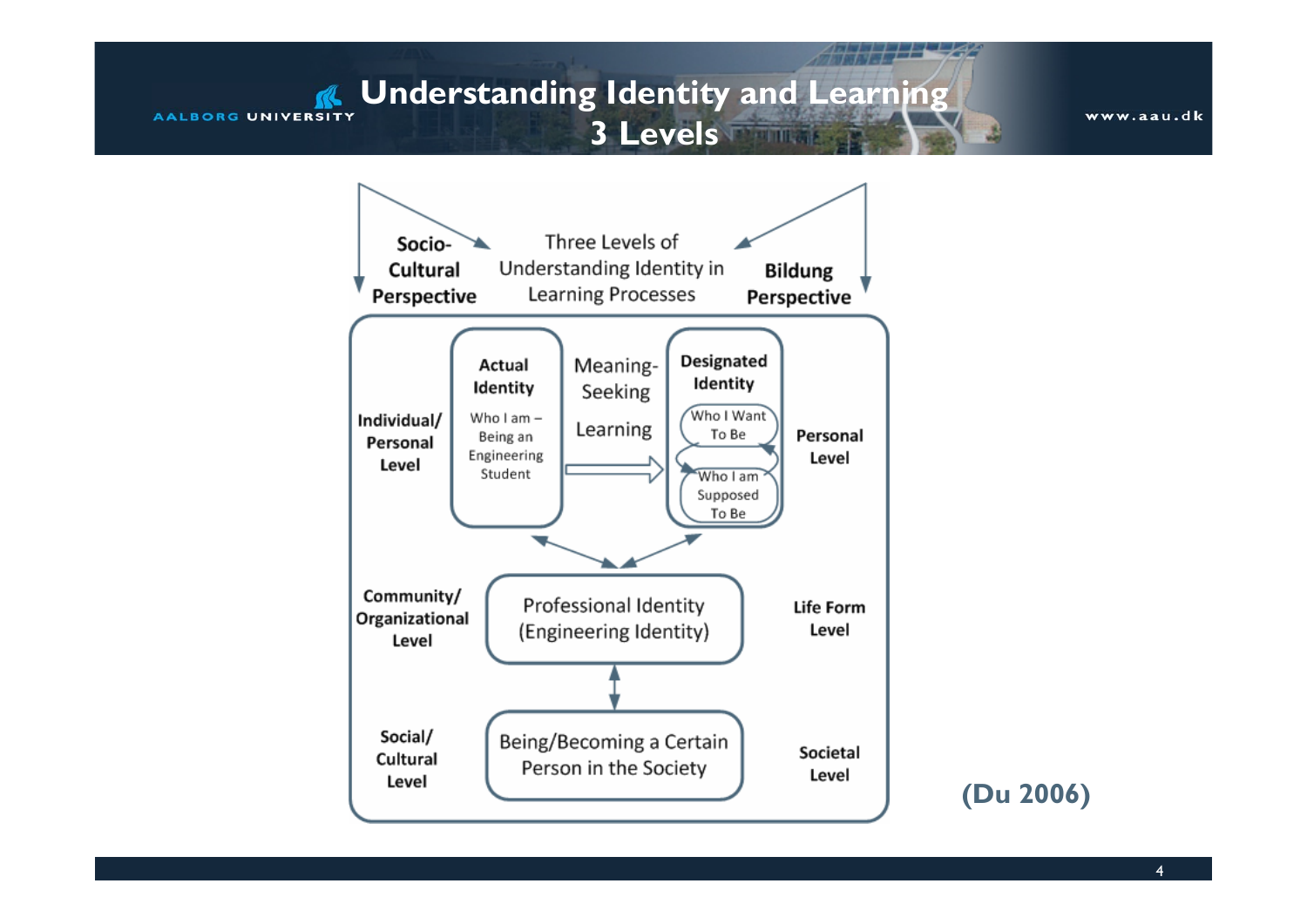

## **ESD in a Bildung Perspective**

| <b>Klafkis Bildung</b><br><b>Terminology</b> | <b>Focus</b>                                                                                                                           | <b>ESD Focus</b>                      |
|----------------------------------------------|----------------------------------------------------------------------------------------------------------------------------------------|---------------------------------------|
| <b>Formale Bildung</b>                       | Content/Knowledge -Information<br>in itself implies Bildung                                                                            | <b>Education About Sustainability</b> |
| <b>Materiale Bildung</b>                     | Methodological skills - Transfer of<br>knowledge in itself implies Bildung                                                             | <b>Education For Sustainability</b>   |
| Kategoriale Bildung                          | Exemplarity/Contextualisation/<br>Competences - Experiences with<br>situational interaction of contents<br>and methods implies Bildung | <b>Education As Sustainability</b>    |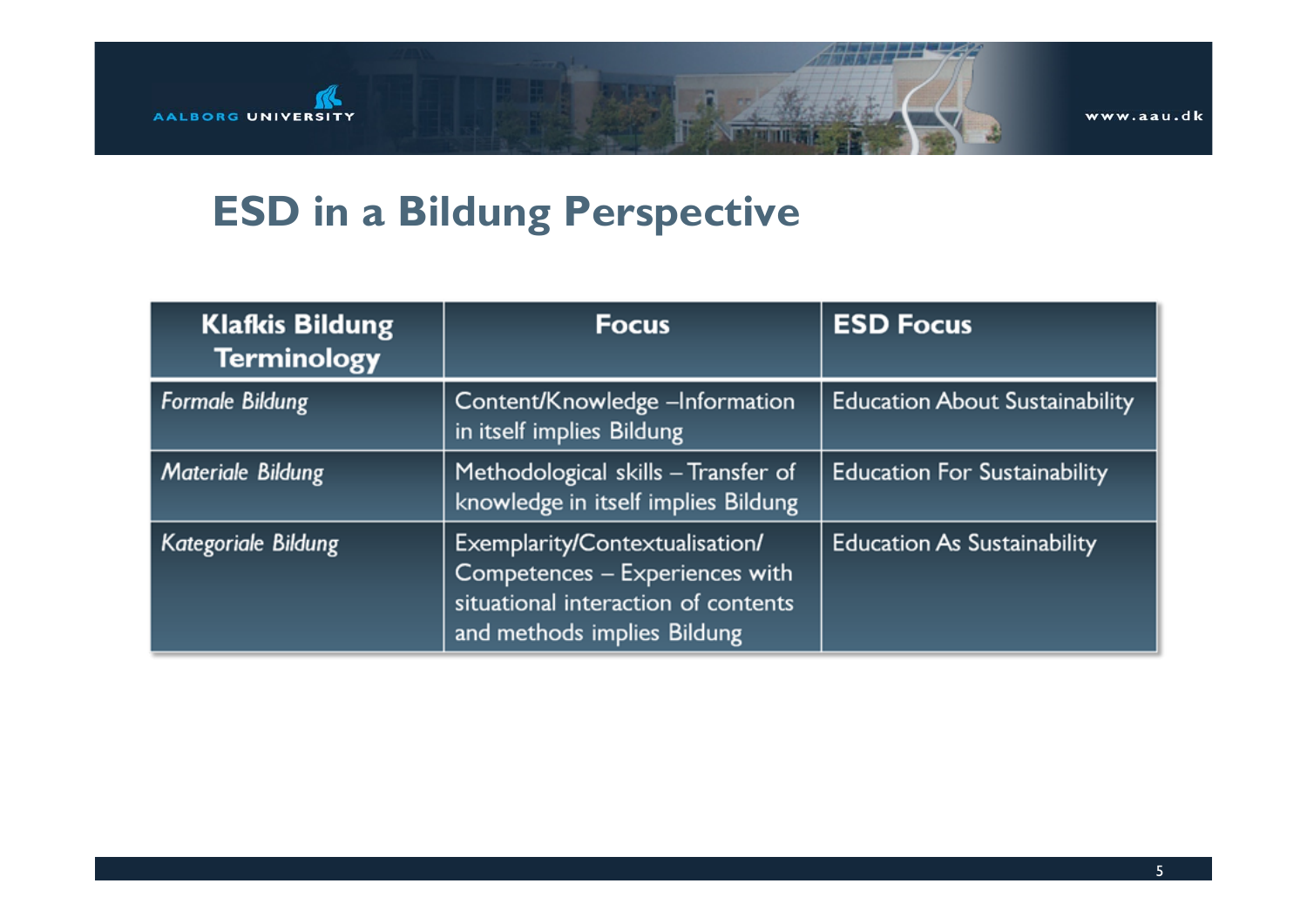

### **Education About Sustainability**

Introducing sustainability as a course for engineers providing:

- $\bullet$  **Key Knowledge**: global citizenship, corporate social responsibility, environmental management, eco-design, environmental movements, business and state economy etc.
- $\bullet$  **Key Skills**: training students in impact assessment, cost effective analysis etc. (focus on instrumental skills).
- $\bullet$  **Key Competences**: Being able to use the method when changing the task description.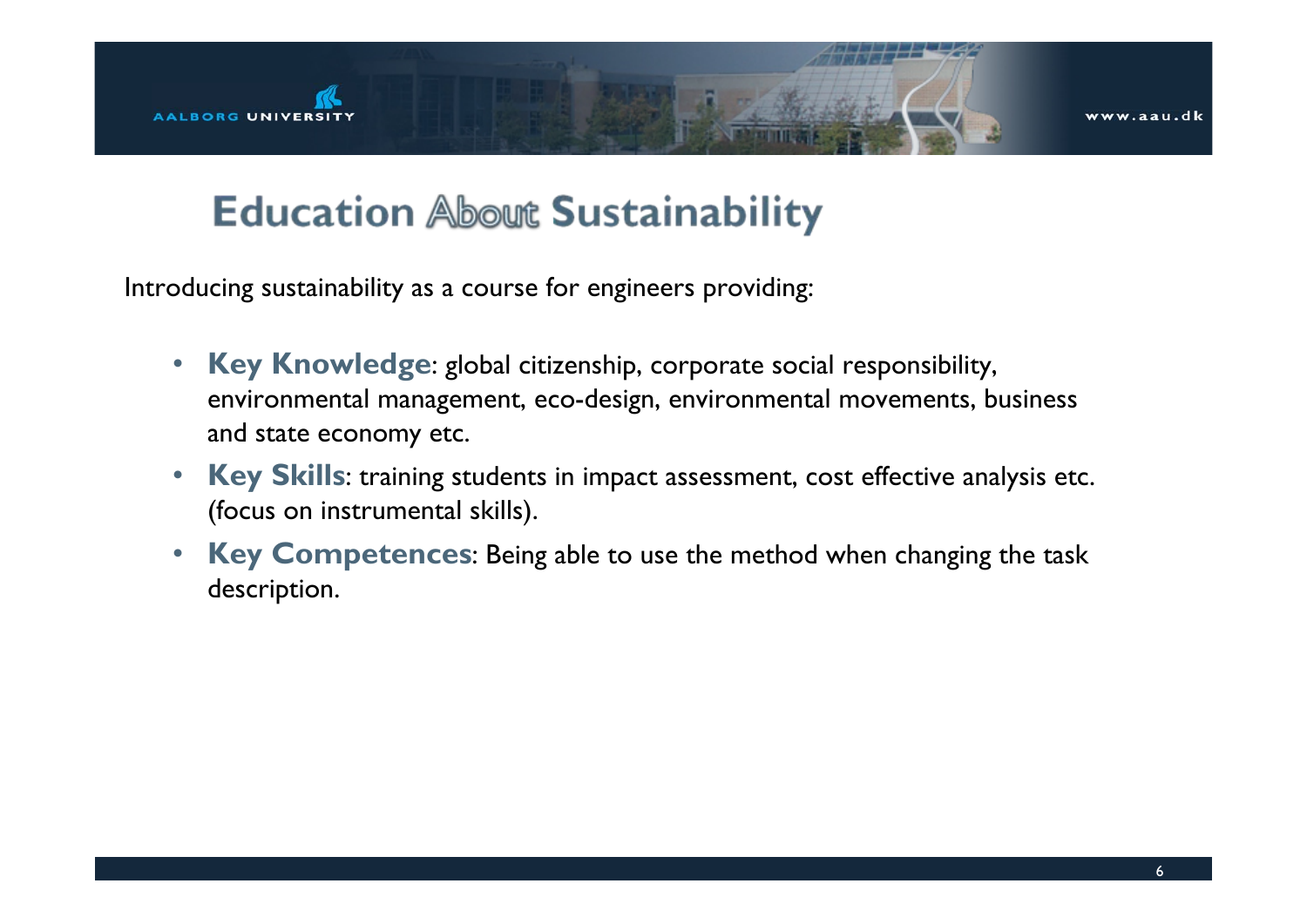# **Integrative Education for Sustainable Development (IESD)**

*"It is desirable to integrate sustainable development in university curricula to train students to deal with issues in a sustainable manner when they become professionals. To introduce separate course on sustainable development in the curriculum is not sufficient to reach this objective. SD should also be integrated in courses not specifically targeted at SD. All teachers will have to grasp and integrate the concept of of SD in their courses…"*

(Peet & Mulder, 2004)

*"Here, sustainable development is conceptualised as something that occurs at the intersection of quite diverse areas of disciplinary concern and institutional competence."*

(Gill Nichols, Freword in Gough& Scott, 2007)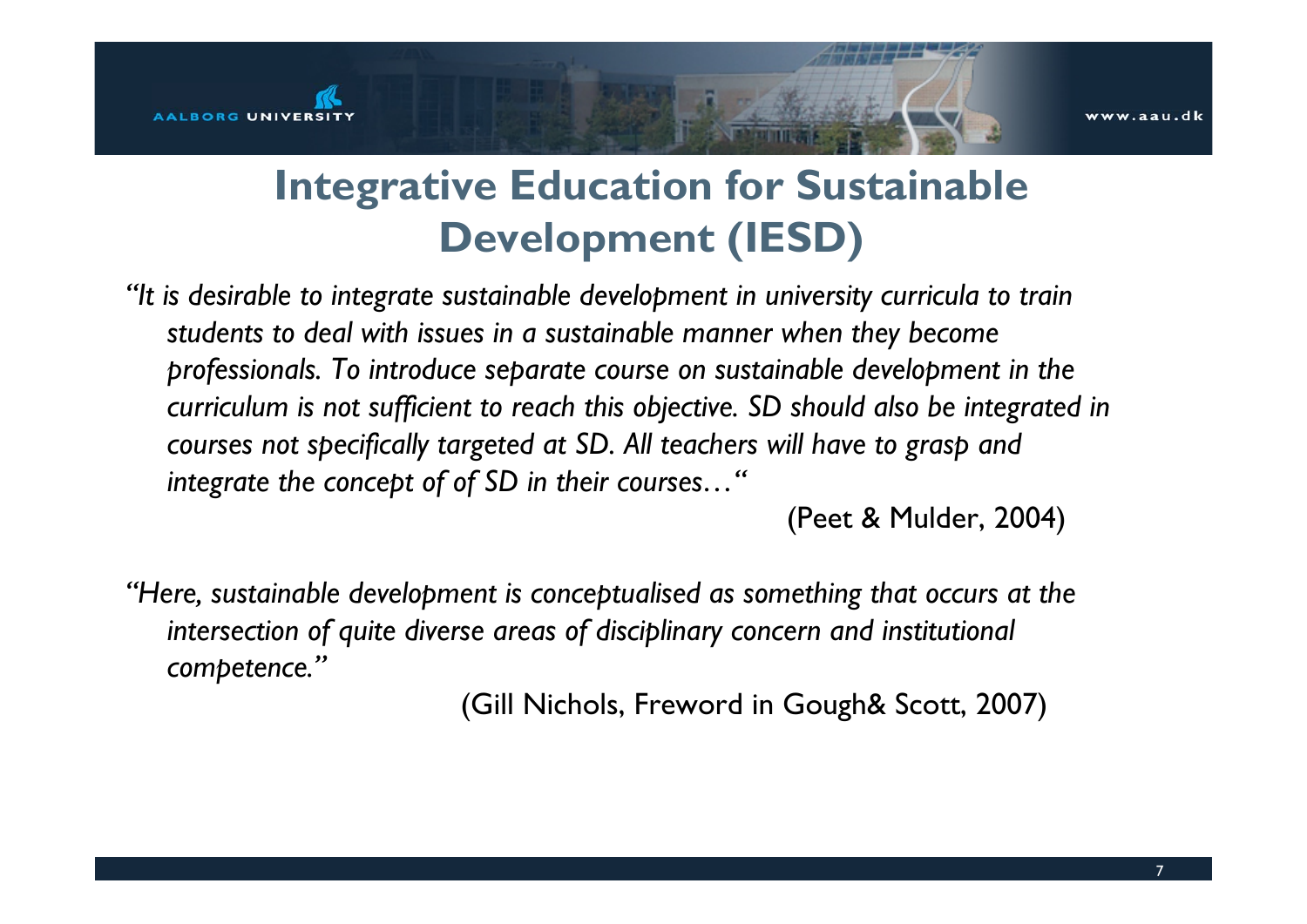

### **Education For Sustainability**

Example : Letting the student work on a project and design the problem and solution balancing economic, social and environmental considerations:

- • **Key Knowledge**: As before, but more selective to address the specific field of study.
- • **Key Skills**: Problem analysis, holistic product development and technological impact assessment etc. (focus on analytical skills).
- • **Key Competences**: Ability to transfer the learned abilities to other projects, team collaboration, project management, reflection on own learning etc.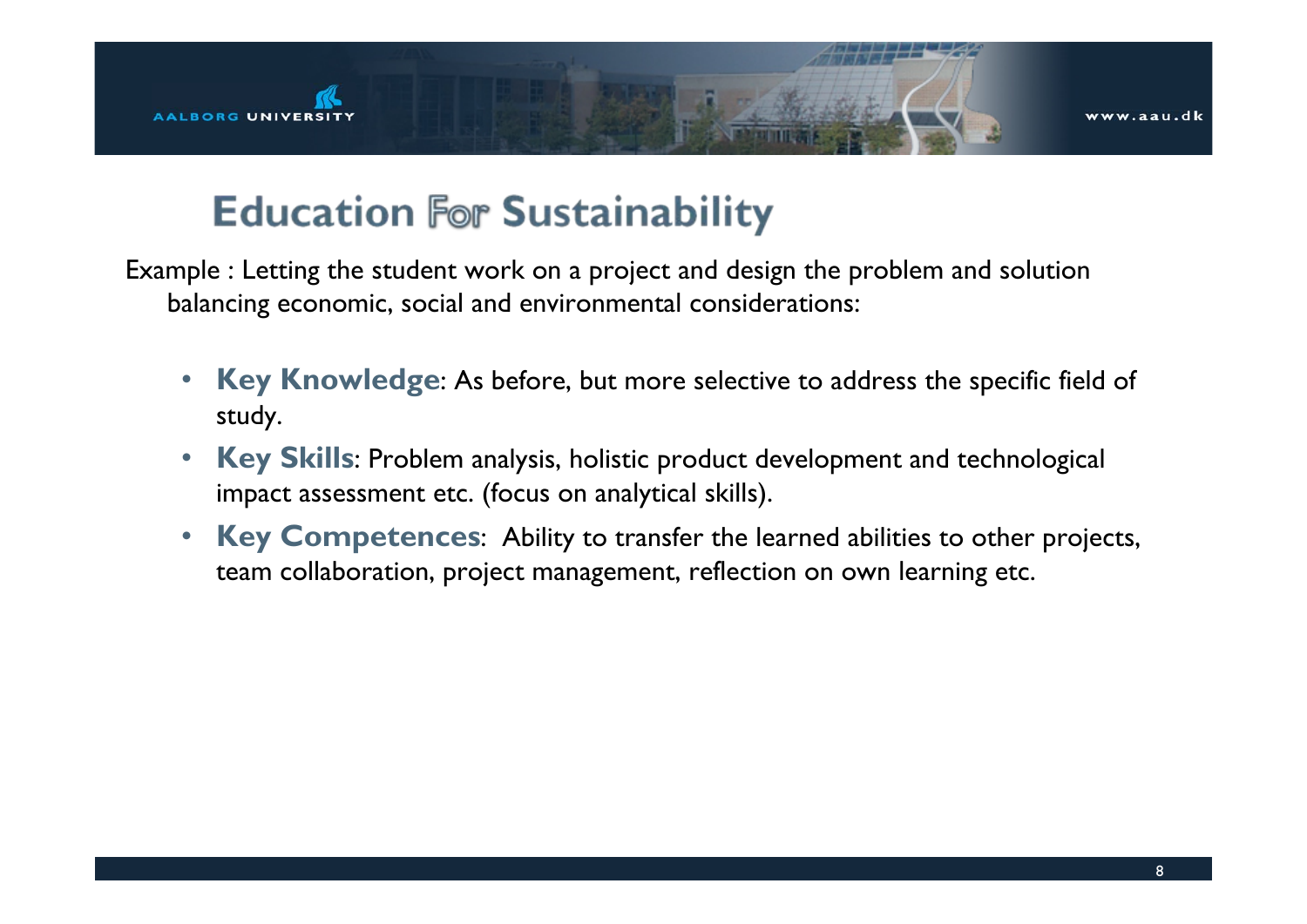



## **Education As Sustainability**

Letting the students question, contextualise and negotiating the concept of sustainability by interacting with other communities of practise in mega-projects:

- • **Knowledge**: Examples showing the complexity and context dependency of sustainability, cultural appropriation, contextualising different systems of innovations etc.
- • **Skills**: Citizenship, intercultural communication, argumentation, dialogue, combining knowledge, networking (focus on synthetic skills)
- $\bullet$ **Competences**: As before but more interdisciplinary. .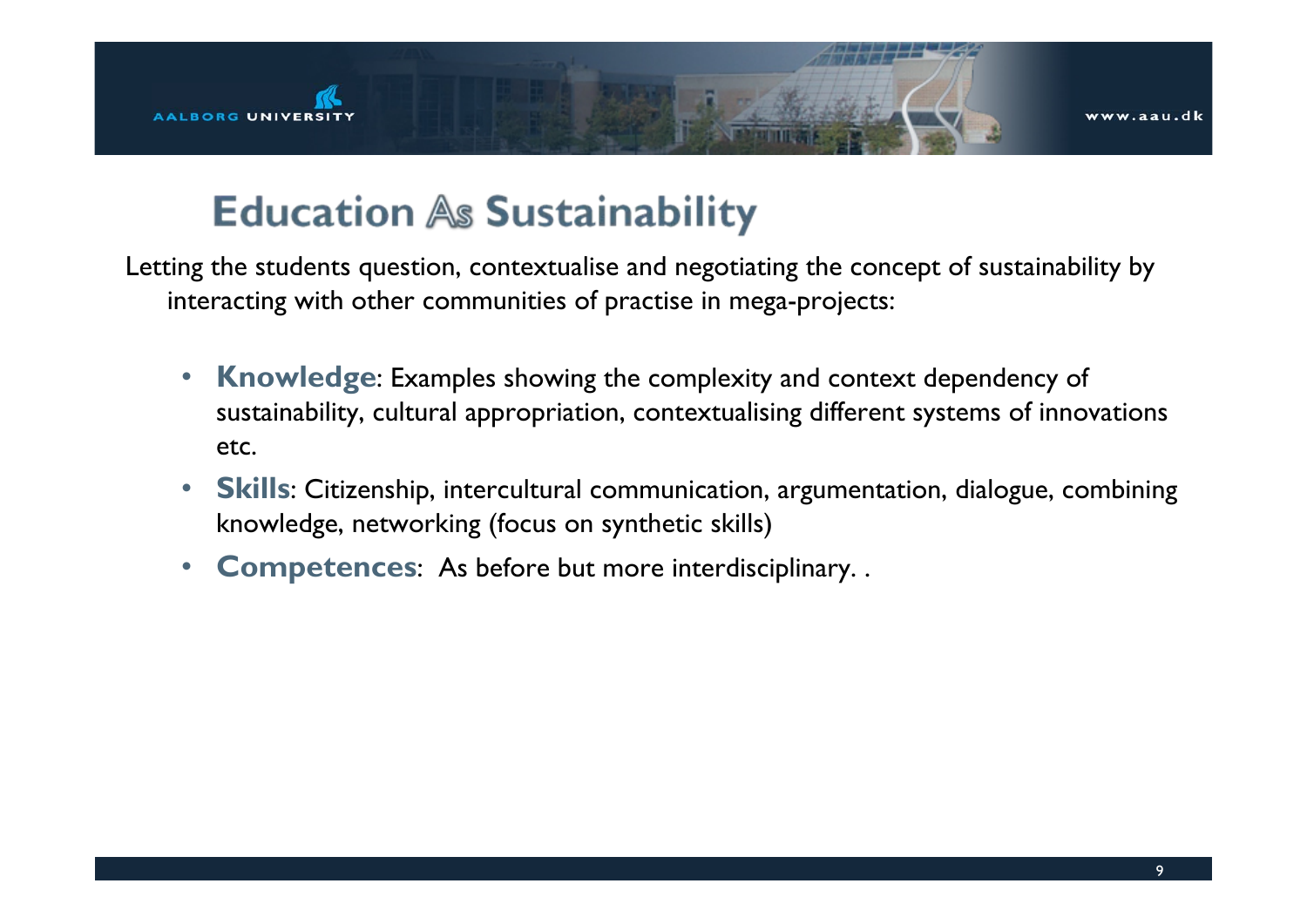

### **ESD Principles**

According to Sterling (2004) an ecological paradigm for education will be characterized by the following:

- •Process, development and action-oriented
- •Critical and creative inquiry
- •Active learning style
- •Reflective and iterative learning
- •Indicative and open curriculum
- •Learning in groups, organisations and communities
- •Democratic and participative
- •Etc.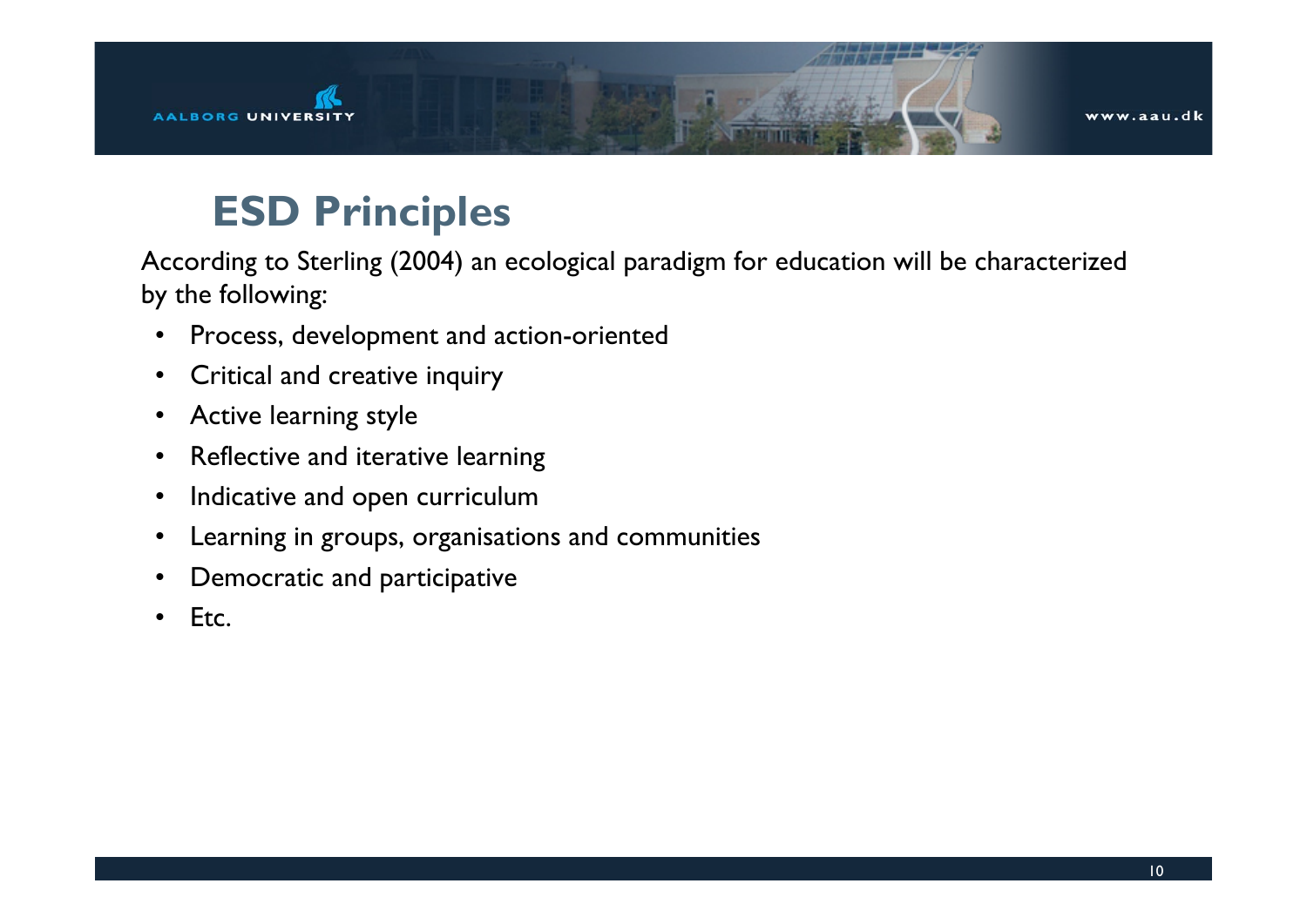

## **PBL Learning Principles**

#### **Learning**

Problem Orientation Project-Based/Organised Contextual Learning Activity/Experience-Based Learning

#### **Social**

Participant Directed Team-Based Learning

#### **Content**

Theory-Practice Relation Interdisciplinary Learning Exemplary Learning

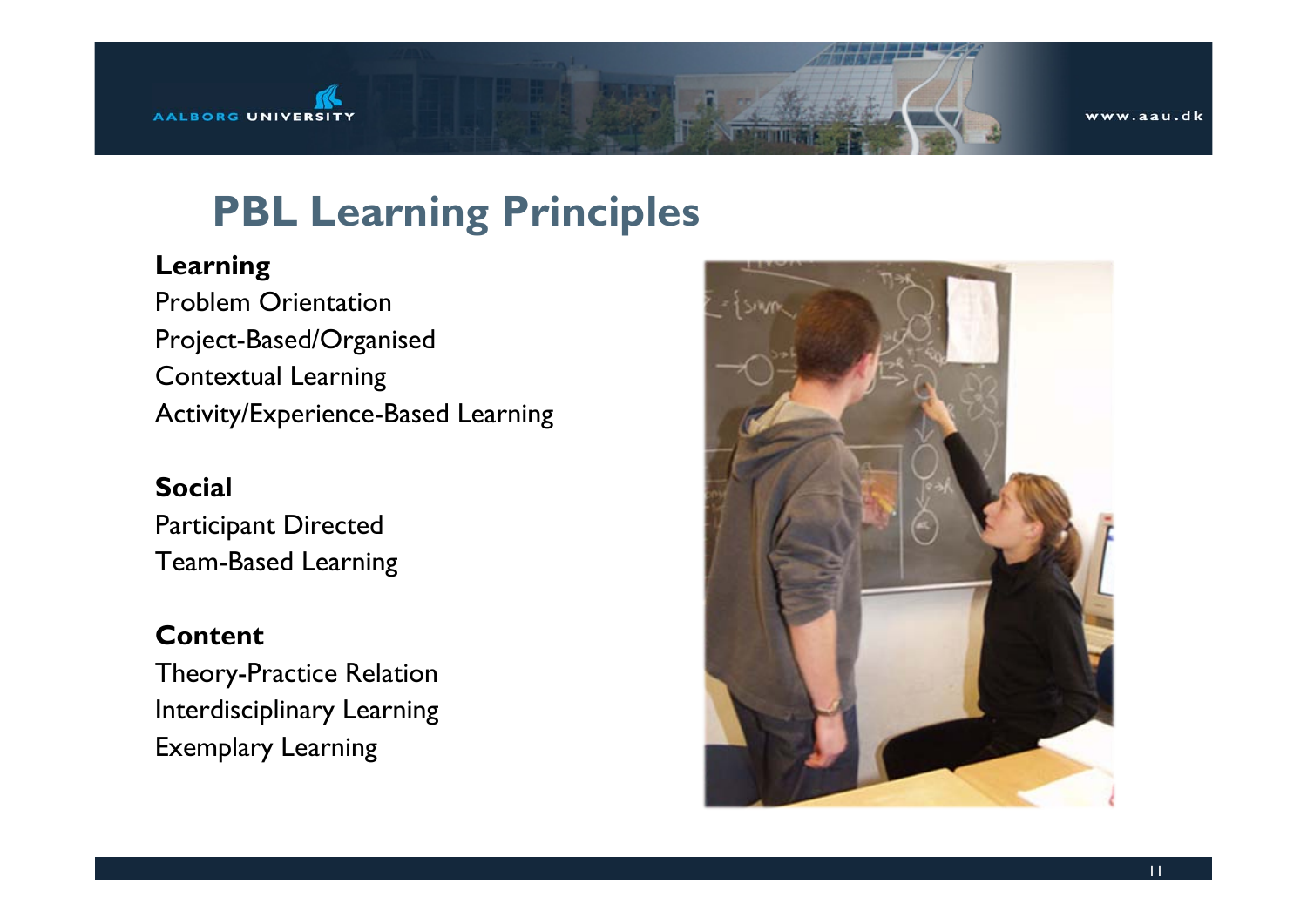**AALBORG UNIVERSITY** The Ideal Aalborg PBL model

www.aau.dk



**Model from** *The Aalborg PBL model - Progress, Diversity and Challenges* **Anette Kolmos, Flemming K. Fink & Lone Krogh**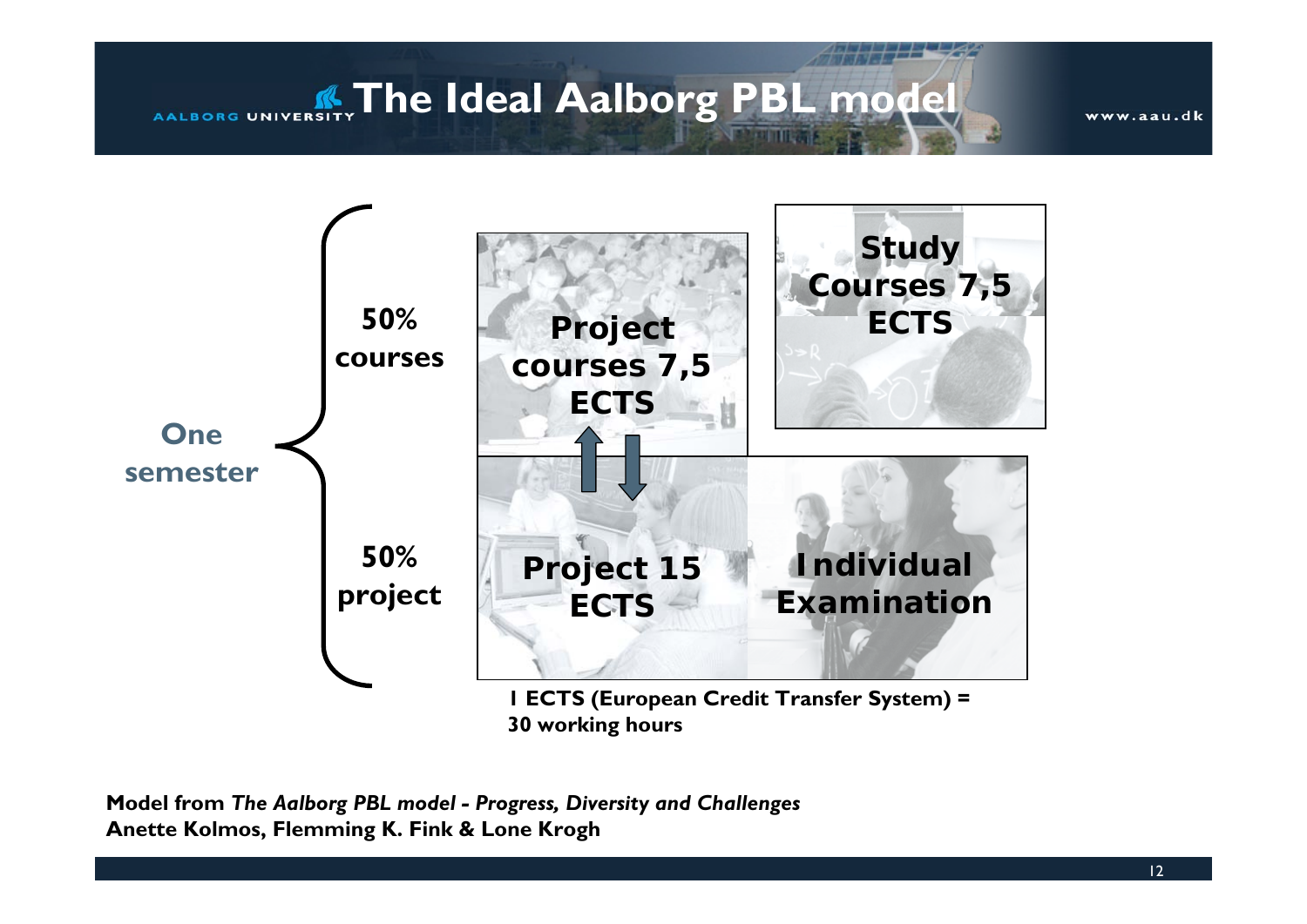

## **Key Characteristics**

- • Self selected groups and projects within themes
- •One project each semester
- •Each group has a their own group room
- • Group size of 6-8 students at first year, 1-3 students the final year
- •Each group has at least one supervisor
- •Individual examination

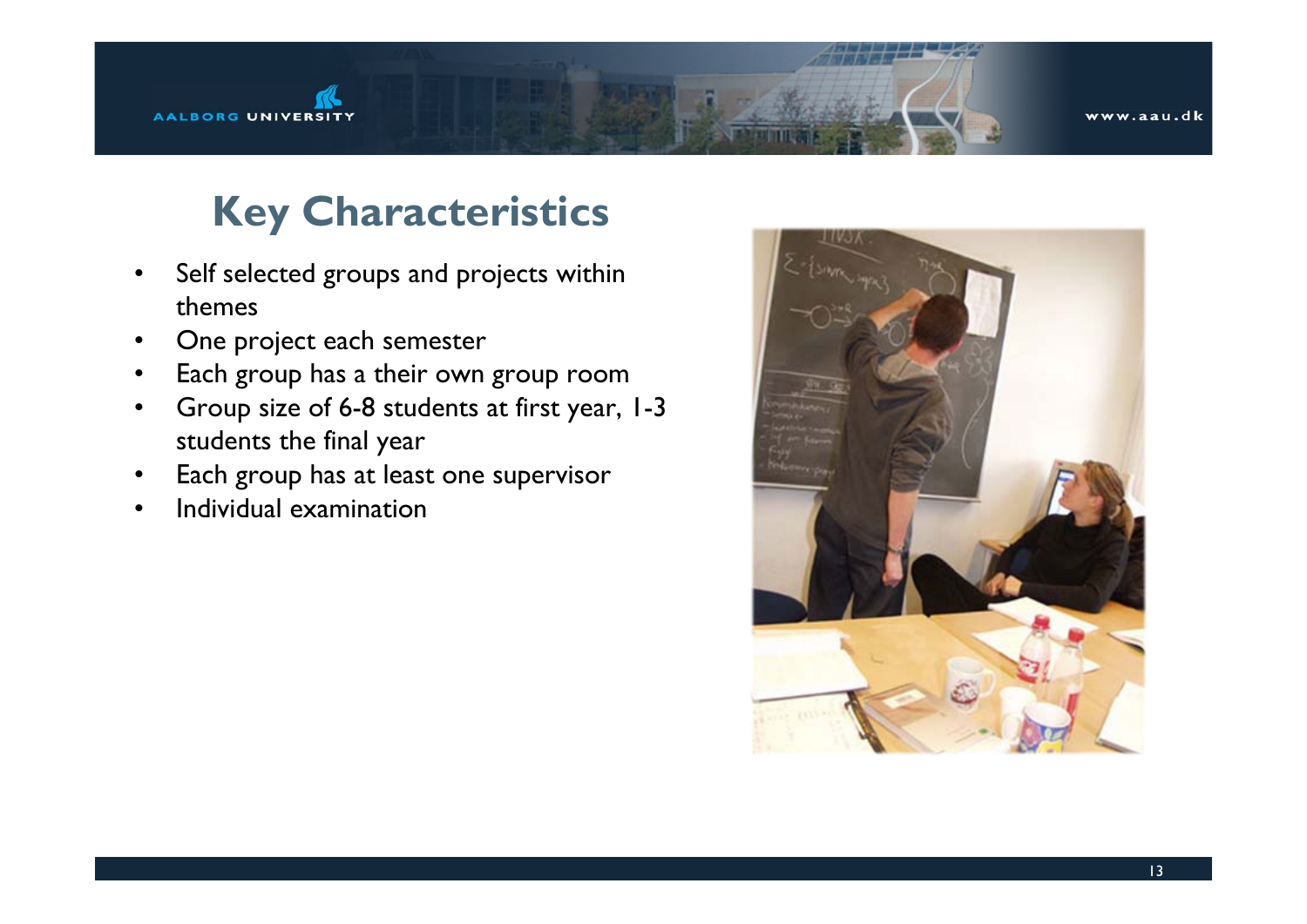

# **Main Objectives of the Basic Year in Engineering, Science & Medicine (ESM)**

- • To develop students **process** skills - project management, reflective learning and team collaboration
- • To introduce students to the **specific discipline** - the first building blocks for creating a professional identity.
- •To develop students ability to **contextualise** science and technology

#### Basic Year in ESM **Engineering** Study Groupings:

| Architecture & Design                              | Global Management &<br>Manufacturing                           | Urban, Environmental & Energy<br>Planning |
|----------------------------------------------------|----------------------------------------------------------------|-------------------------------------------|
| <b>Building &amp; Construction</b>                 | Energy                                                         | Nanotechnology                            |
| Internet Technologies &<br><b>Computer Systems</b> | Mechanical & Production<br><b>Engineering</b>                  | <b>Computer Engineering (Software)</b>    |
| Electronics and Information<br><b>Technology</b>   | Biotechnology, Chemistry &<br><b>Environmental Engineering</b> | <b>Health Technology</b>                  |

Science and Medicine study groupins **not** included: Computer Science, Physics, Geography, Sports, Informatics, IT, Chemistry, Surveying, Mathematics, Medialogy, Product and Design Psychology and Medicine (Industrial Specialization)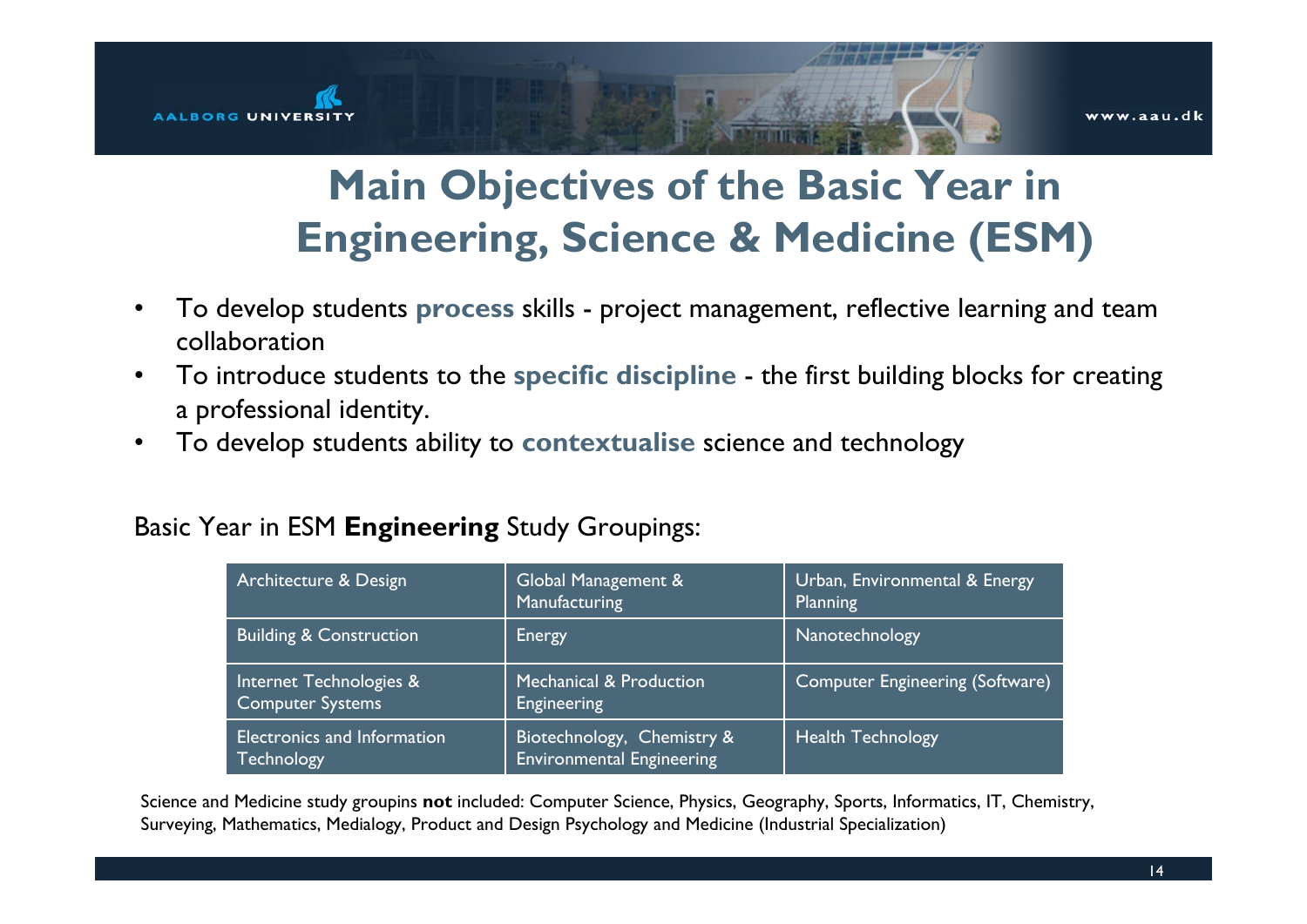### **AALBORG UNIVERSITY Contextual knowledge**

### **Contextual Approaches to Engineering**

#### **Methods**

•Problem Analysis •Actor-Network Analysis •Market Analysis •Technology Assessment •Needs Assesment

### **Key Contextual Factors**

•Human and Natural Resources•Technological Innovation •Cultural Appropriation •Environmental Impacts •Social Responsibility and Ethics •Policy Implementation •Public Regulation •Public Participation

> **(Adapted from the Study Guidelines)**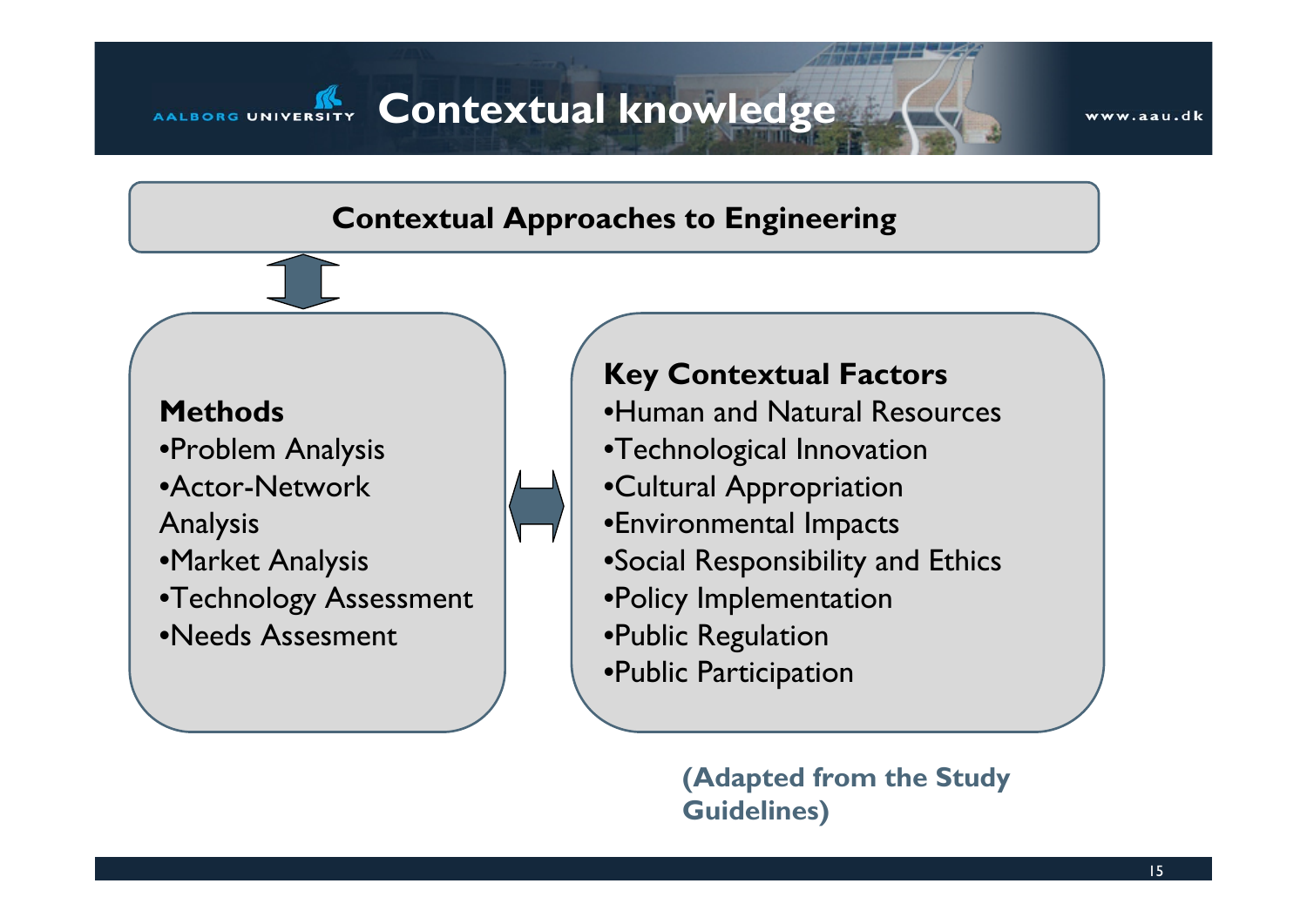

### **Facilitation of Contextual Knowledge**

- •1,8 ECTS course: Technology, Man and Society (TMS)
- • One supervisor with focus on contextualising problem based projects – problem analysis & technological assessment.
- •Individual examination of the contextual knowledge integrated at the project exam

Basic Year in ESM Engineering Study Groupings with TMS (**bold**):

| Architecture & Design*                                        | <b>Global Management &amp;</b><br>Manufacturing                          | <b>Urban, Environmental &amp;</b><br><b>Energy Planning</b> |
|---------------------------------------------------------------|--------------------------------------------------------------------------|-------------------------------------------------------------|
| <b>Building &amp; Construction</b>                            | <b>Energy</b>                                                            | Nanotechnology*                                             |
| <b>Internet Technologies &amp;</b><br><b>Computer Systems</b> | <b>Mechanical &amp; Production</b><br><b>Engineering</b>                 | Computer Engineering (Software)*                            |
| <b>Electronics and Information</b><br>Technology              | <b>Biotechnology, Chemistry</b><br>& Environmental<br><b>Engineering</b> | Health Technology*                                          |

\*Contextual knowledge facilited through other but similar courses:

•For Achitecture & Design: "Space, Man, Context"

•For Nanotechnology: "Nanotechnology, Science & Society"

•For Computer Engineering (Software): "Nature, Man and Society"

•For Health Technology: "Health, Man and Society"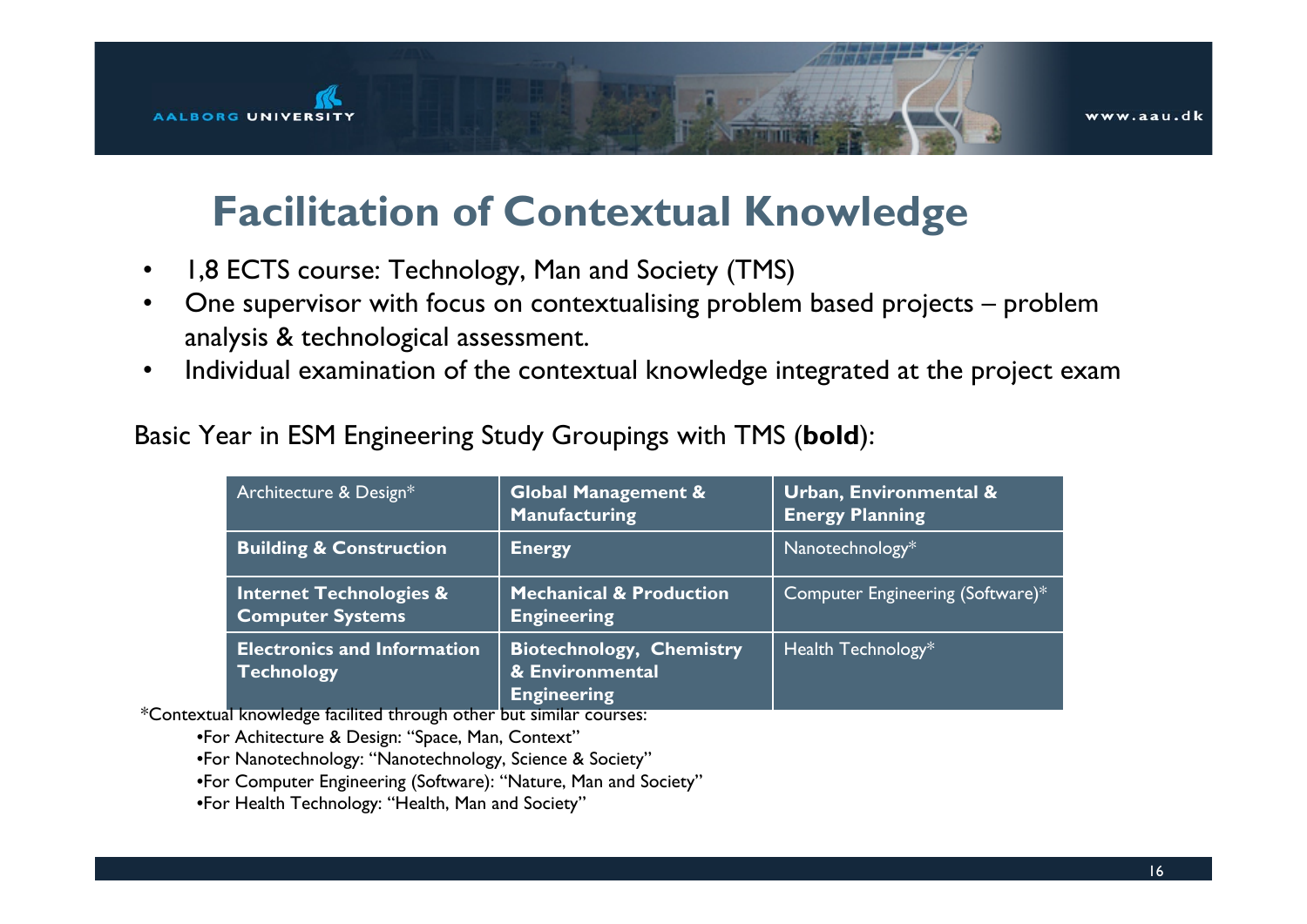#### AALBORG UNIVERSI

### **Examples I**

www.aau.dk



shipping industry, and what is the potential for reducing the negative effects by using renewable energy?

Figur 9.9: Viser de interne grænseflader mellem modulerne i styrin

temets in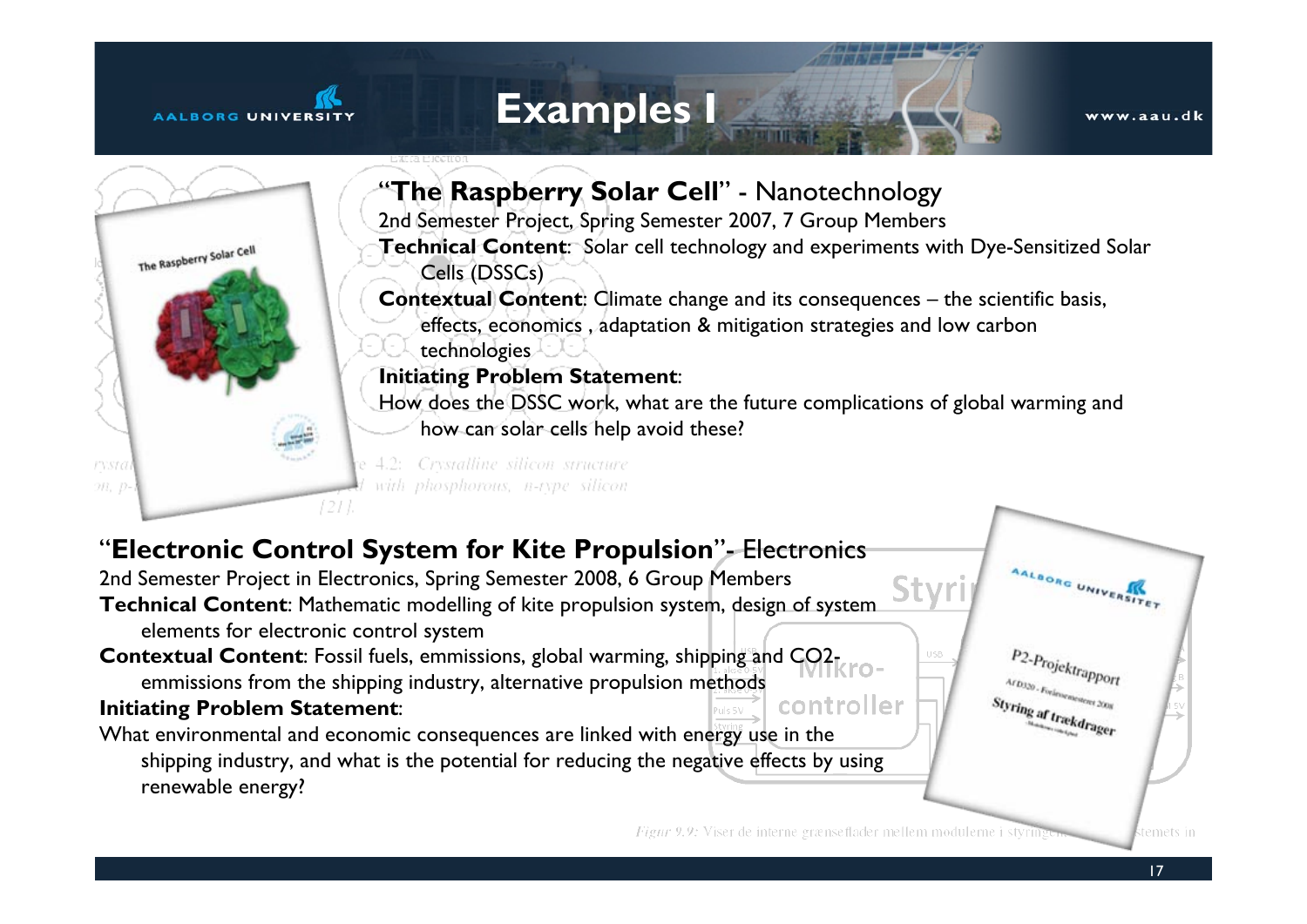#### AALBORG UNIVERS

### **Examples II**

www.aau.dk



### "**Hotel Tower at Aalborg Harbor Front**"

- Building & Construction
- $R_{AV} \cdot l_{bjække} + q_1 \cdot l_{bjække} \cdot \frac{l_{bjælk}}{2}$ 2nd Semester Project in Electronics, Spring Semester 2008, 7 Group Members
- **Technical Content**: Dimensioning of static systems, calculation of loads
- **Contextual Content**: Sustainable buildings, stakeholder analysis, active and passive energy saving measures
- **Initiating Problem Statement**: How can an environmentally and economically sustainable skyscraper be planned and constructed at Aalborg harbor in a manner that takes into account as many stakeholders as possible?

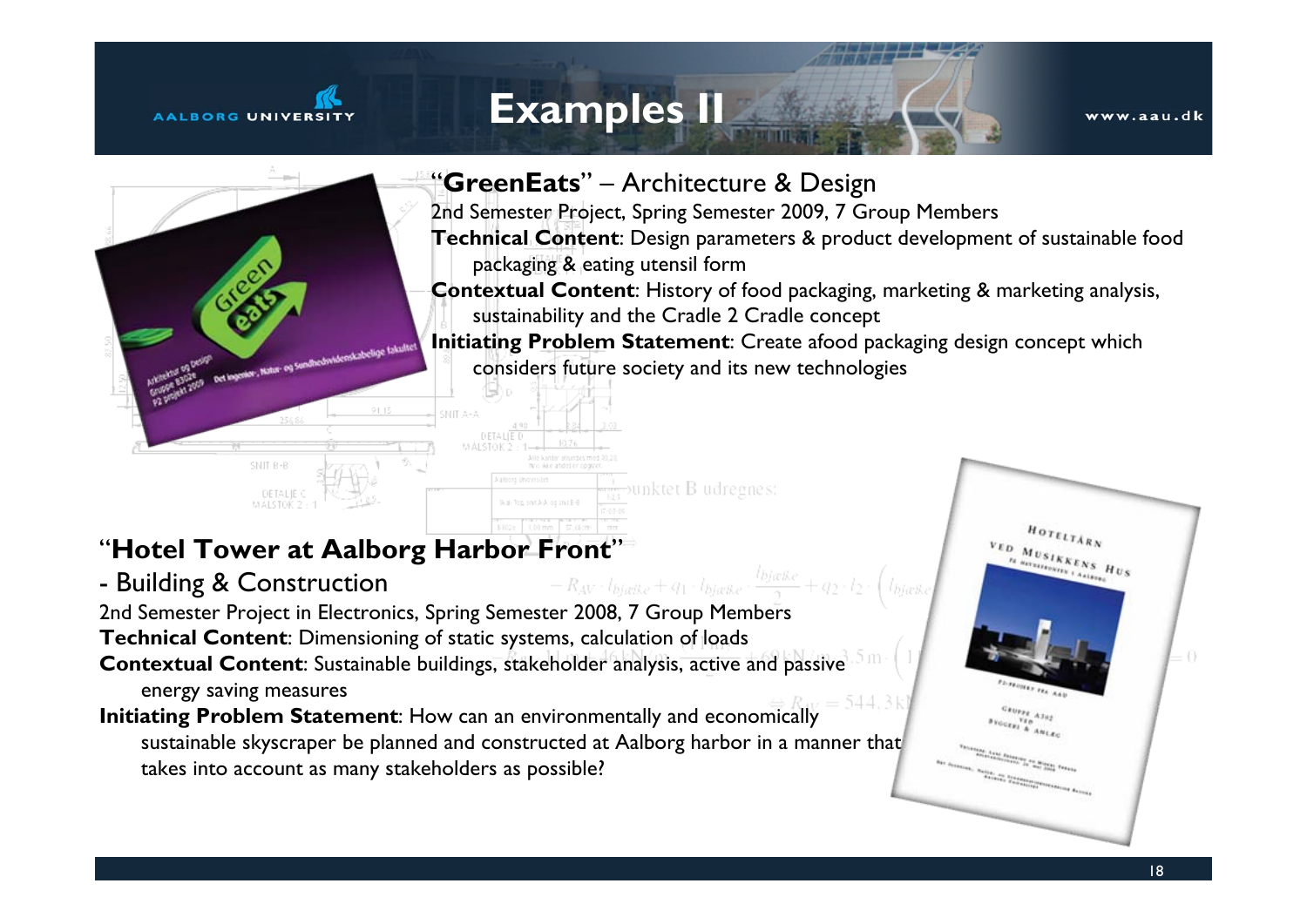

# **Contextual Knowledge not always Knowledge About, For or As Sustainability!**

Simple deep-searching on selected key words in a database of 1st year Basic Year projects over a 5-year period (1917 reports) yields the following:

- 'Bæredygtighed': 103 Hits
- 'Bæredygtig': 263 Hits
- Sustainability: 19 Hits
- Sustainable: 50 Hits
- 'Klima' : 353 Hits
- 'Klimaforandringer' : 69 Hits
- Climate: 76 Hits
- Climate Change: 40 Hits